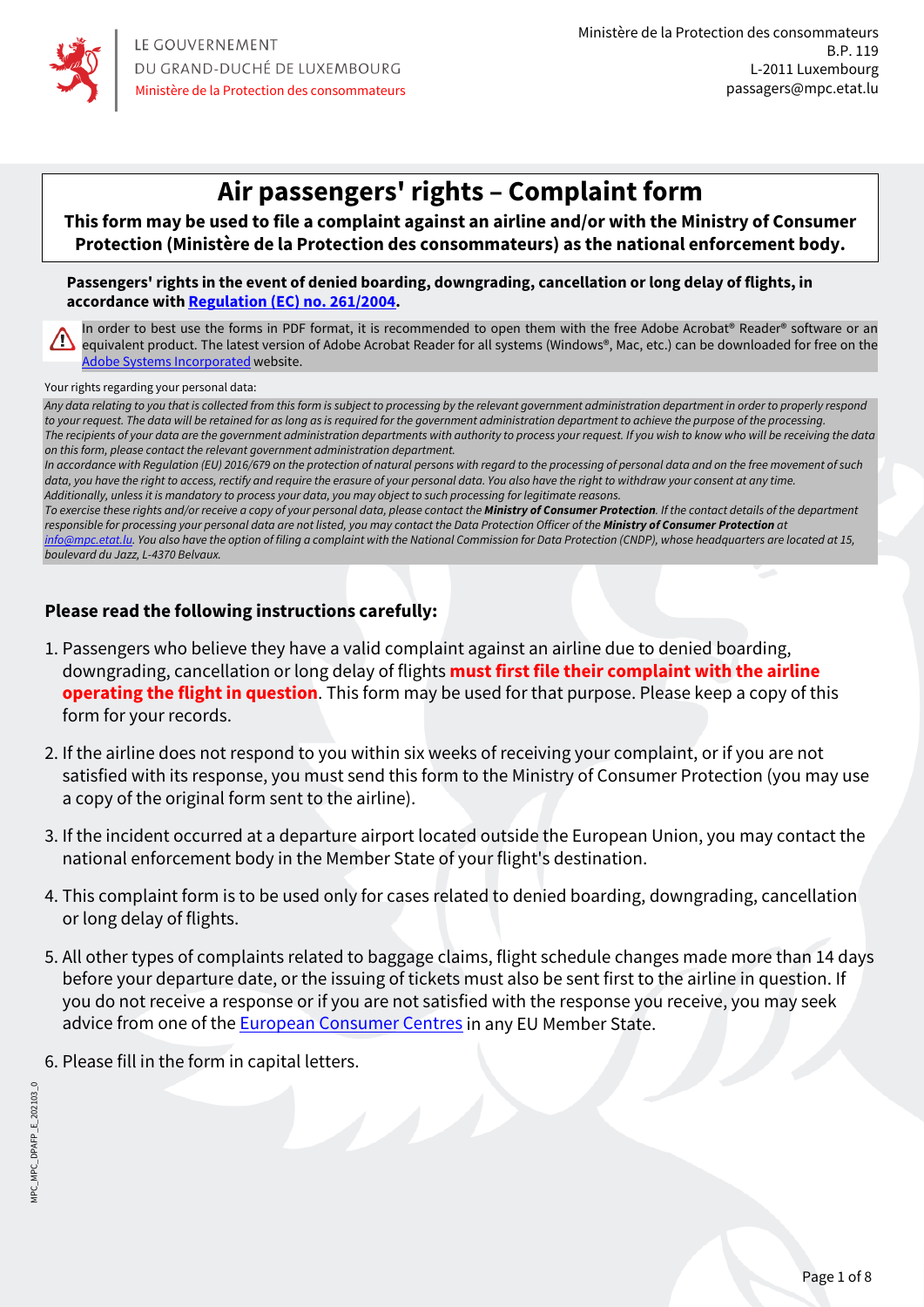

## **1. A complaint has already been filed**

#### **A complaint has already been filed with**

 $\bigcirc$ the airline

**N.B.:** This step is mandatory. Otherwise, your complaint cannot be processed.

 $\bigcap$  a consumer protection body (please specify):

another public or private body (please specify):

### **2. Representative's contact details**

Complaint filed by a person acting on behalf of the affected passenger (representative):

 $\bigcirc$  Yes. Please attach a power of attorney and complete item 2.  $\bigcirc$  No. Skip to item 3 (complainant's contact details).

| Surname(s):        |       |  |
|--------------------|-------|--|
| First name(s):     |       |  |
| Street and number: |       |  |
| Postcode:          | City: |  |
| Country:           |       |  |
| Email:             |       |  |
| Telephone:         |       |  |

### **3. Complainant's contact details**

| Surname(s):        |       |  |
|--------------------|-------|--|
| First name(s):     |       |  |
| Street and number: |       |  |
| Postcode:          | City: |  |
| Country:           |       |  |
| Email:             |       |  |
| Telephone:         |       |  |
|                    |       |  |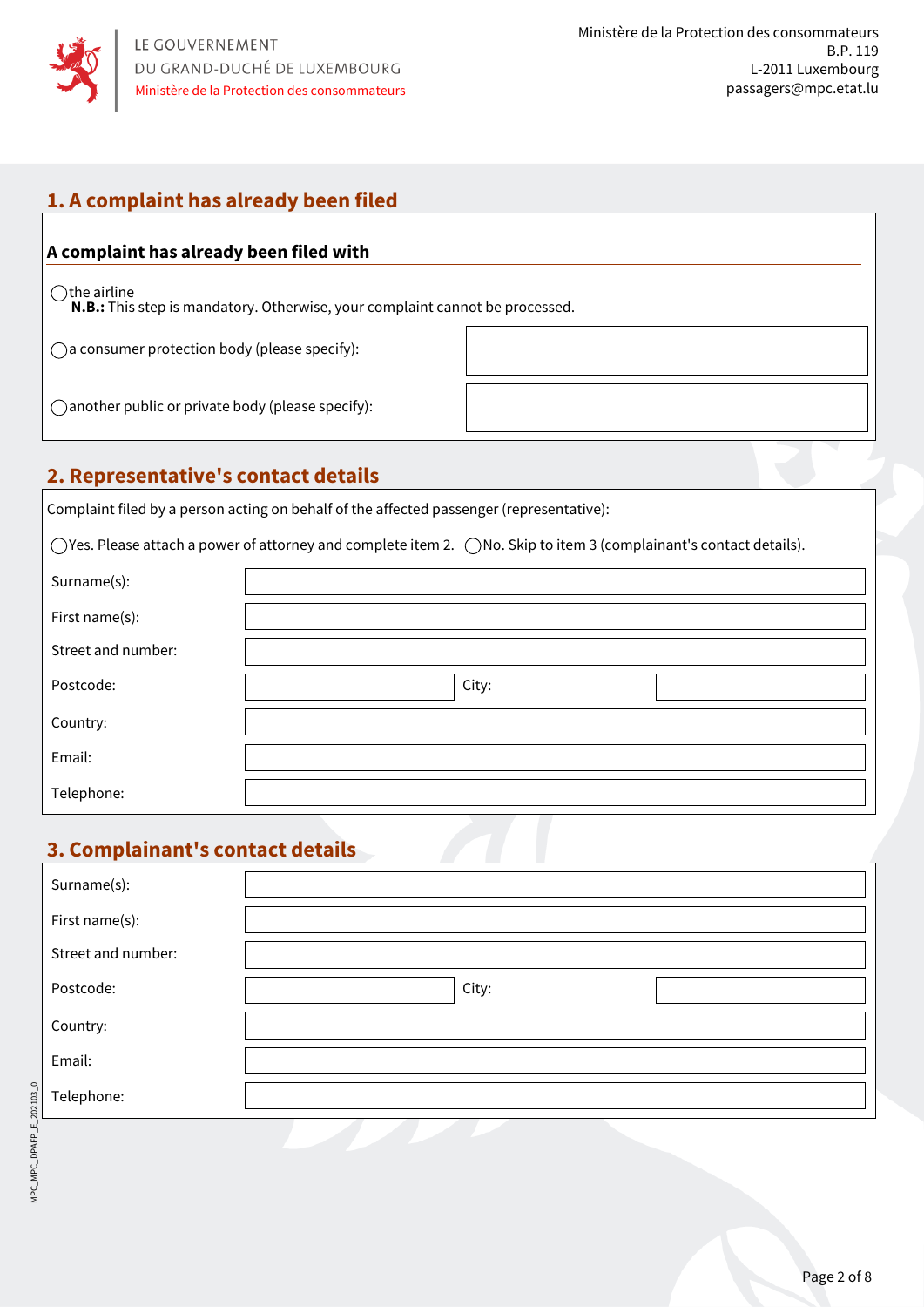

## **4. Complaint against**

| Airline:                                                                                        |                    |                                                                              |  |  |
|-------------------------------------------------------------------------------------------------|--------------------|------------------------------------------------------------------------------|--|--|
| Flight no.:                                                                                     |                    | Reservation number:                                                          |  |  |
| Departure airport:                                                                              |                    | Arrival airport:                                                             |  |  |
| Location(s) of connecting<br>flight(s) (if applicable):                                         |                    | Date of flight:                                                              |  |  |
| Scheduled date and time of<br>departure:                                                        |                    | Actual date and time of<br>departure:                                        |  |  |
| Scheduled date and time of<br>arrival:                                                          |                    | Actual date and time of arrival:                                             |  |  |
| Airport where the incident<br>occurred:                                                         |                    |                                                                              |  |  |
|                                                                                                 |                    |                                                                              |  |  |
| <b>5. Complaint</b>                                                                             |                    |                                                                              |  |  |
| Long delay or cancellation                                                                      | Denial of boarding | Downgrading                                                                  |  |  |
|                                                                                                 |                    | Did the passenger(s) have a confirmed reservation on the flight in question? |  |  |
| $\bigcirc$ Yes                                                                                  | $\bigcirc$ No      |                                                                              |  |  |
| Did the airline provide the passenger(s) with information about their rights?                   |                    |                                                                              |  |  |
| $\bigcirc$ Yes                                                                                  | ∩No                |                                                                              |  |  |
|                                                                                                 |                    |                                                                              |  |  |
| Did the airline or its agent offer you any assistance during your long delay?<br>$\bigcirc$ Yes | $\bigcap$ No       |                                                                              |  |  |
|                                                                                                 |                    |                                                                              |  |  |
| What kind of assistance did you receive?                                                        |                    |                                                                              |  |  |
| Meals                                                                                           |                    | Refreshments                                                                 |  |  |
| Transfer between the hotel and airport<br>Hotel                                                 |                    |                                                                              |  |  |
| Access to means of communication (phone, fax machine, email)                                    |                    |                                                                              |  |  |
| Other services<br>(please specify)                                                              |                    |                                                                              |  |  |
| No service                                                                                      |                    |                                                                              |  |  |
|                                                                                                 |                    |                                                                              |  |  |
|                                                                                                 |                    |                                                                              |  |  |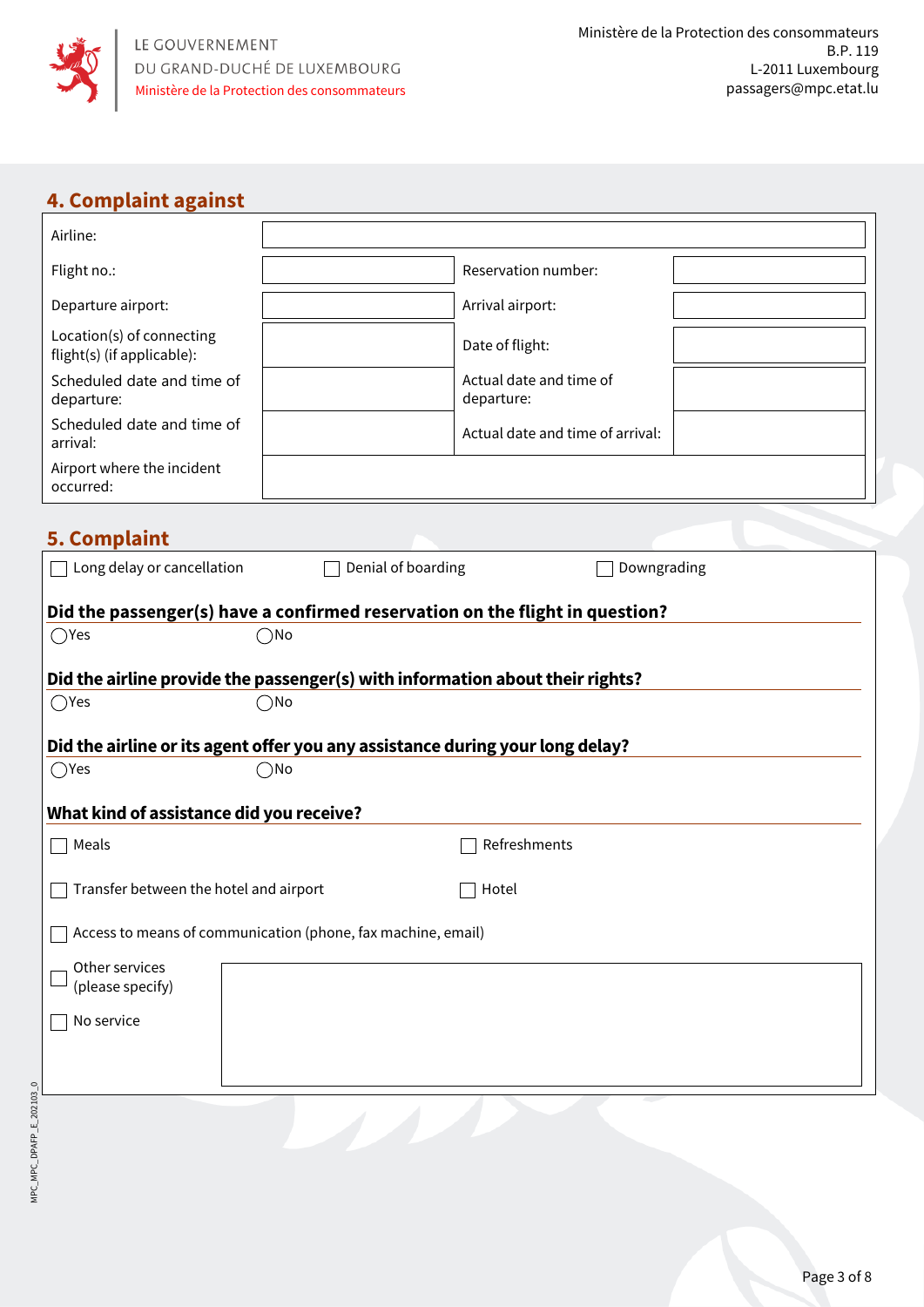

| $\bigcirc$ at the airport          | When were you notified that the flight was cancelled?<br>$\bigcirc$ 1 week before departure | ◯2 weeks before departure                                                           | ◯ more than 2 weeks before departure |
|------------------------------------|---------------------------------------------------------------------------------------------|-------------------------------------------------------------------------------------|--------------------------------------|
|                                    |                                                                                             |                                                                                     |                                      |
|                                    | Were you told why your flight was cancelled?                                                |                                                                                     |                                      |
| $\bigcirc$ Yes                     | $\bigcirc$ No                                                                               |                                                                                     |                                      |
| <b>What reason was given?</b>      |                                                                                             |                                                                                     |                                      |
|                                    |                                                                                             |                                                                                     |                                      |
|                                    |                                                                                             |                                                                                     |                                      |
|                                    |                                                                                             |                                                                                     |                                      |
|                                    |                                                                                             |                                                                                     |                                      |
|                                    | Did you receive any financial compensation?                                                 |                                                                                     |                                      |
| $\bigcirc$ Yes                     | $\bigcirc$ No                                                                               | Amount (in EUR):                                                                    |                                      |
|                                    |                                                                                             | Were you given the choice between a refund OR re-routing to your final destination? |                                      |
| ◯ Yes, I chose the "refund" option |                                                                                             |                                                                                     |                                      |
| the ticket                         | I was offered a refund for the full cost of                                                 | I was offered a refund for the unused<br>boarding cards                             |                                      |
|                                    | Yes, I chose the "re-routing" option:                                                       |                                                                                     |                                      |
|                                    |                                                                                             |                                                                                     |                                      |
|                                    |                                                                                             |                                                                                     |                                      |
|                                    |                                                                                             |                                                                                     |                                      |
|                                    |                                                                                             |                                                                                     |                                      |
|                                    |                                                                                             |                                                                                     |                                      |
|                                    |                                                                                             |                                                                                     |                                      |
|                                    | No, I was only offered the option of a refund                                               |                                                                                     |                                      |
|                                    | No, I was only offered the option of re-routing to my final destination:                    |                                                                                     |                                      |
|                                    |                                                                                             |                                                                                     |                                      |
|                                    |                                                                                             |                                                                                     |                                      |
|                                    |                                                                                             |                                                                                     |                                      |
|                                    |                                                                                             |                                                                                     |                                      |
|                                    |                                                                                             |                                                                                     |                                      |
|                                    |                                                                                             |                                                                                     |                                      |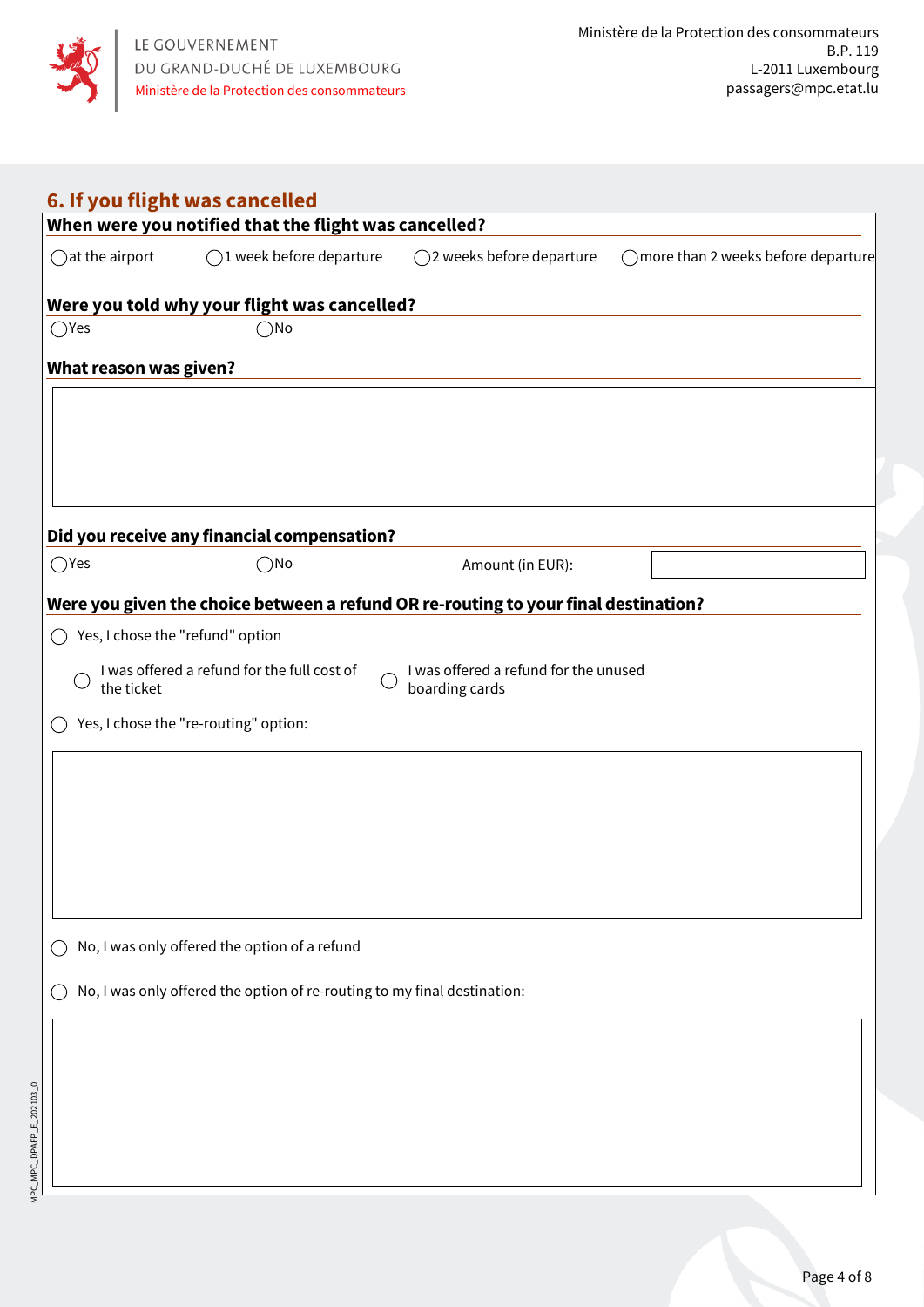

| 7. If your flight was delayed                                                                                                                                       |                                                          |                  |  |  |  |
|---------------------------------------------------------------------------------------------------------------------------------------------------------------------|----------------------------------------------------------|------------------|--|--|--|
| If your flight was delayed for three (3) or more hours beyond the scheduled time of arrival, did you<br>receive any financial compensation?                         |                                                          |                  |  |  |  |
| Yes<br>$\left( \quad \right)$                                                                                                                                       | No                                                       | Amount (in EUR): |  |  |  |
|                                                                                                                                                                     |                                                          |                  |  |  |  |
|                                                                                                                                                                     | If your flight was delayed for more than five (5) hours: |                  |  |  |  |
| Was your flight still scheduled to depart?                                                                                                                          |                                                          |                  |  |  |  |
| Yes<br>$\hspace{0.1in}$                                                                                                                                             | No                                                       |                  |  |  |  |
| If you answered "No" to the previous question and if you had already begun your trip: were you offered a seat on a flight back<br>to your first point of departure? |                                                          |                  |  |  |  |
| Yes<br>$($ )                                                                                                                                                        | No                                                       |                  |  |  |  |
| If you had already decided not to continue your trip, were you offered a refund?                                                                                    |                                                          |                  |  |  |  |
| Yes, for the full cost of the ticket                                                                                                                                |                                                          |                  |  |  |  |
| Yes, for the unused boarding cards                                                                                                                                  |                                                          |                  |  |  |  |
| No, I was not offered a refund                                                                                                                                      |                                                          |                  |  |  |  |
|                                                                                                                                                                     |                                                          |                  |  |  |  |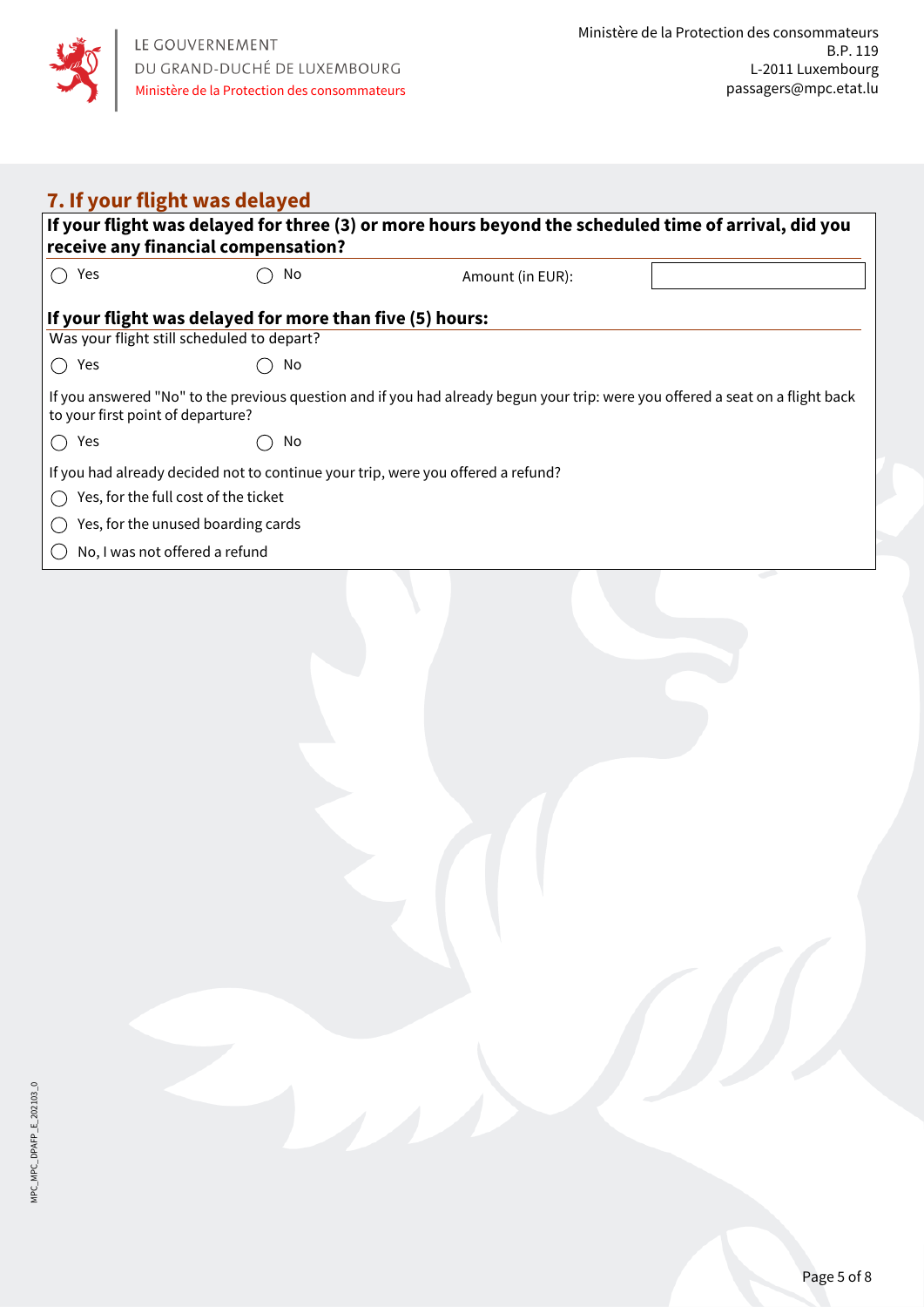

|                                   | Did the airline call for volunteers?                                                                                                                            |                        |                                                                         |
|-----------------------------------|-----------------------------------------------------------------------------------------------------------------------------------------------------------------|------------------------|-------------------------------------------------------------------------|
| $\bigcirc$ Yes                    | ∋No                                                                                                                                                             | $\bigcap$ I don't know |                                                                         |
|                                   | Did you volunteer to not board the aircraft?                                                                                                                    |                        |                                                                         |
| Yes.                              | If you answered "Yes", the questions below do not apply.                                                                                                        | No.                    | $\bigcirc$ if you answered "No", please answer the following questions. |
|                                   |                                                                                                                                                                 |                        |                                                                         |
|                                   | Did the airline deny your boarding for security, safety or health reasons, or because you did not have<br>the correct travel documents?                         |                        |                                                                         |
| $\bigcirc$ Yes                    | $\bigcirc$ No                                                                                                                                                   | $\bigcap$ I don't know |                                                                         |
|                                   | Did you arrive for check-in by the time specified by the airline or, if no time was specified, no later<br>than 45 minutes before the published departure time? |                        |                                                                         |
| $\bigcirc$ Yes                    | $\bigcirc$ No                                                                                                                                                   |                        |                                                                         |
|                                   | Did you receive any financial compensation?                                                                                                                     |                        |                                                                         |
| $\bigcirc$ Yes                    | $\bigcirc$ No                                                                                                                                                   | Amount (in EUR):       |                                                                         |
|                                   |                                                                                                                                                                 |                        |                                                                         |
|                                   | Were you given the choice between a refund OR re-routing to your final destination?                                                                             |                        |                                                                         |
| ◯Yes, I chose the "refund" option |                                                                                                                                                                 |                        |                                                                         |
|                                   | $\bigcap$ I was offered a refund for the full cost of the ticket                                                                                                |                        | $\bigcirc$ was offered a refund for the unused boarding cards           |
|                                   |                                                                                                                                                                 |                        |                                                                         |
|                                   | ) Yes, I chose the "re-routing" option:                                                                                                                         |                        |                                                                         |
|                                   |                                                                                                                                                                 |                        |                                                                         |
|                                   |                                                                                                                                                                 |                        |                                                                         |
|                                   |                                                                                                                                                                 |                        |                                                                         |
|                                   |                                                                                                                                                                 |                        |                                                                         |
|                                   |                                                                                                                                                                 |                        |                                                                         |
|                                   |                                                                                                                                                                 |                        |                                                                         |
|                                   |                                                                                                                                                                 |                        |                                                                         |
|                                   | No, I was only offered the option of a refund                                                                                                                   |                        |                                                                         |
|                                   | )No, I was only offered the option of re-routing to my final destination:                                                                                       |                        |                                                                         |
|                                   |                                                                                                                                                                 |                        |                                                                         |
|                                   |                                                                                                                                                                 |                        |                                                                         |
|                                   |                                                                                                                                                                 |                        |                                                                         |
|                                   |                                                                                                                                                                 |                        |                                                                         |
|                                   |                                                                                                                                                                 |                        |                                                                         |
|                                   |                                                                                                                                                                 |                        |                                                                         |
|                                   |                                                                                                                                                                 |                        |                                                                         |

Page 6 of 8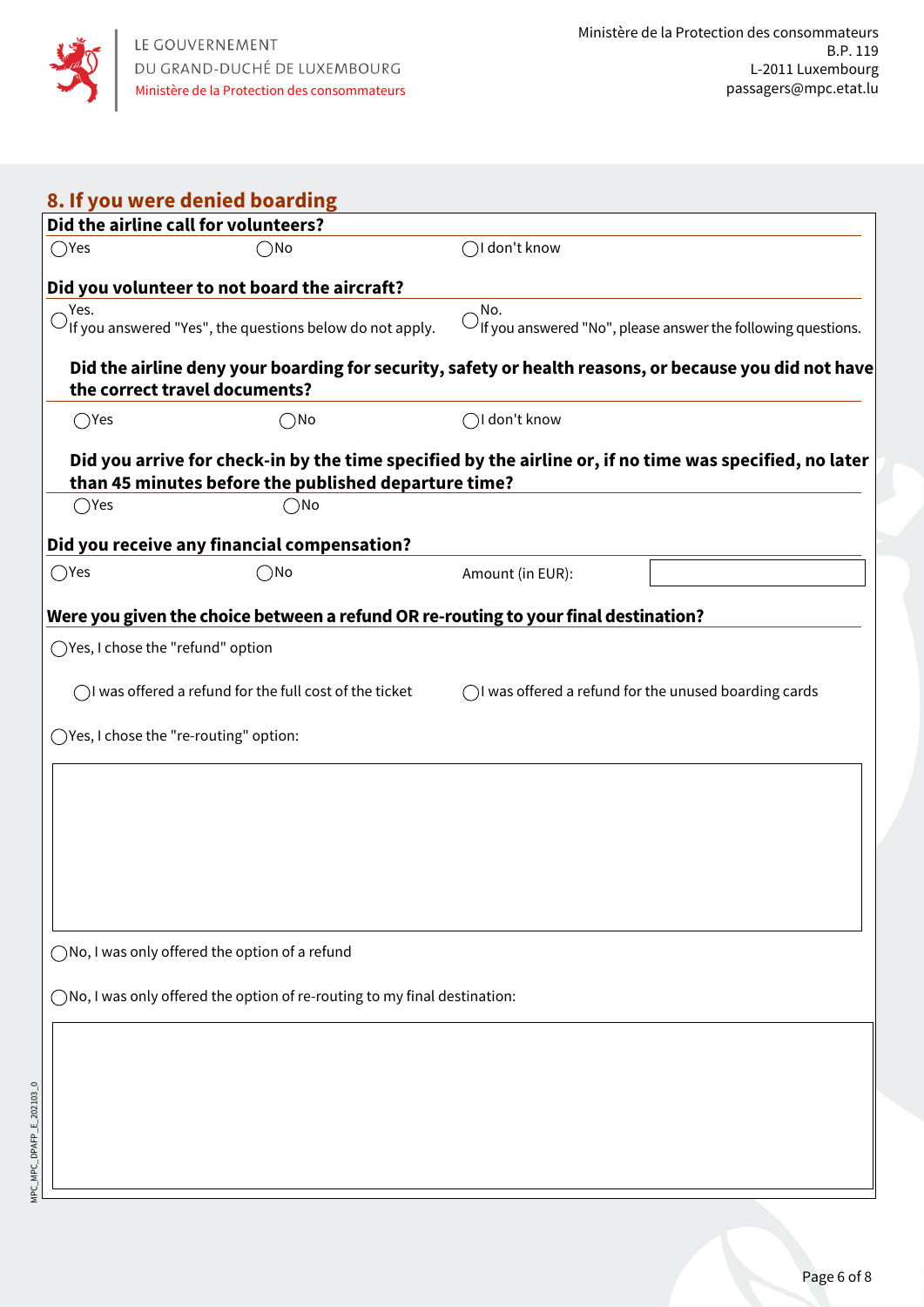

## **9. If you were downgraded**

| I had a reservation in             |                                             |                  |  |  |
|------------------------------------|---------------------------------------------|------------------|--|--|
| ◯First Class                       | <b>Business Class</b>                       |                  |  |  |
| I actually travelled in            |                                             |                  |  |  |
| ◯Business Class                    | ◯Economy Class                              |                  |  |  |
|                                    | Did you receive any financial compensation? |                  |  |  |
| $\bigcirc$ Yes                     | $\bigcirc$ No                               | Amount (in EUR): |  |  |
| What was the price of your ticket? |                                             |                  |  |  |
| Amount (in EUR):                   |                                             |                  |  |  |

## **10. Passenger information**

| Passenger's first name and surname |                  |                  | Please indicate if the passenger is a/an | Please indicate if any<br>special assistance was<br>required |
|------------------------------------|------------------|------------------|------------------------------------------|--------------------------------------------------------------|
|                                    | $\bigcirc$ adult | $\bigcirc$ child | $\bigcap$ infant (under 2)               | Special assistance was<br>required                           |
|                                    | $\bigcirc$ adult | $\bigcirc$ child | $\bigcap$ infant (under 2) $\bigcap$     | Special assistance was<br>required                           |
|                                    | $\bigcirc$ adult | $\bigcirc$ child | $\bigcap$ infant (under 2) $\bigcap$     | Special assistance was<br>required                           |
|                                    | $\bigcirc$ adult | $\bigcirc$ child | $\bigcap$ infant (under 2) $\bigcap$     | Special assistance was<br>required                           |
|                                    | $\bigcirc$ adult | $\bigcirc$ child | $\bigcap$ infant (under 2) $\bigcap$     | Special assistance was<br>required                           |
|                                    | $\bigcirc$ adult | $\bigcirc$ child | $\bigcap$ infant (under 2) $\bigcap$     | Special assistance was<br>required                           |
|                                    | $\bigcap$ adult  | $\bigcirc$ child | $\bigcap$ infant (under 2) $\bigcap$     | Special assistance was<br>required                           |
|                                    | $\bigcirc$ adult | $\bigcirc$ child | $\bigcap$ infant (under 2) $\bigcap$     | Special assistance was<br>required                           |

## **11. General comments**